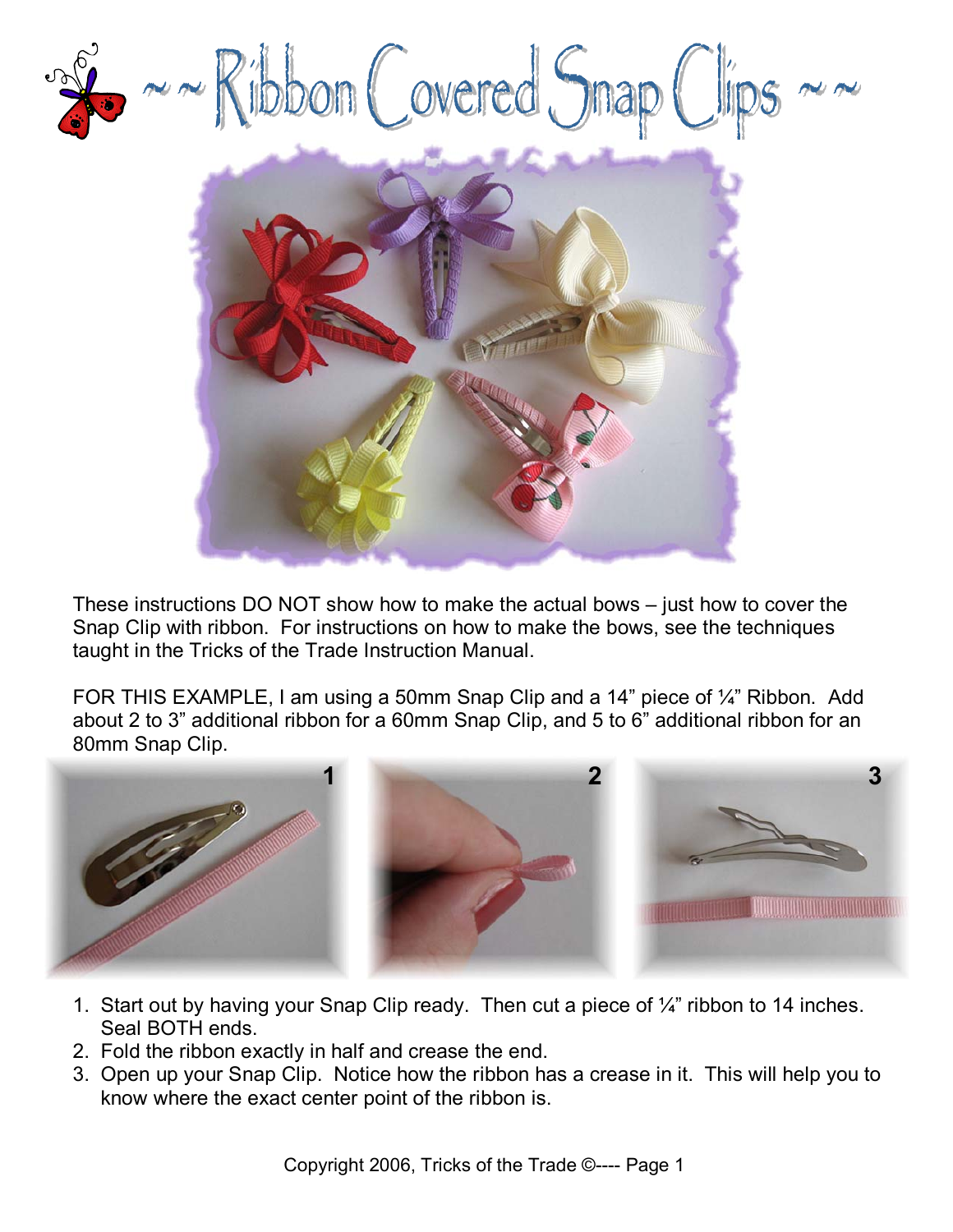

- 4. Place a small dot of glue on the pointed end (the tip) of the clip.
- 5. Place the center point of the ribbon over the glue and press firmly. Wait for it to dry before continuing to the next step.
- 6. Take the ribbon at the RIGHT and place it behind the clip as shown at an angle.



- 7. Now take that SAME ribbon and bring the END around and through the MIDDLE of the clip. Follow the picture closely. Notice how the end is BEHIND the other ribbon.
- 8. Now just continue pulling that ribbon through and tighten it around the clip edge.
- 9. Follow Steps 7 and 8. Try to make the angle of your ribbon the same after each loop and pretty close to the same distance apart for uniformity. You'll need to pull very tightly after each loop.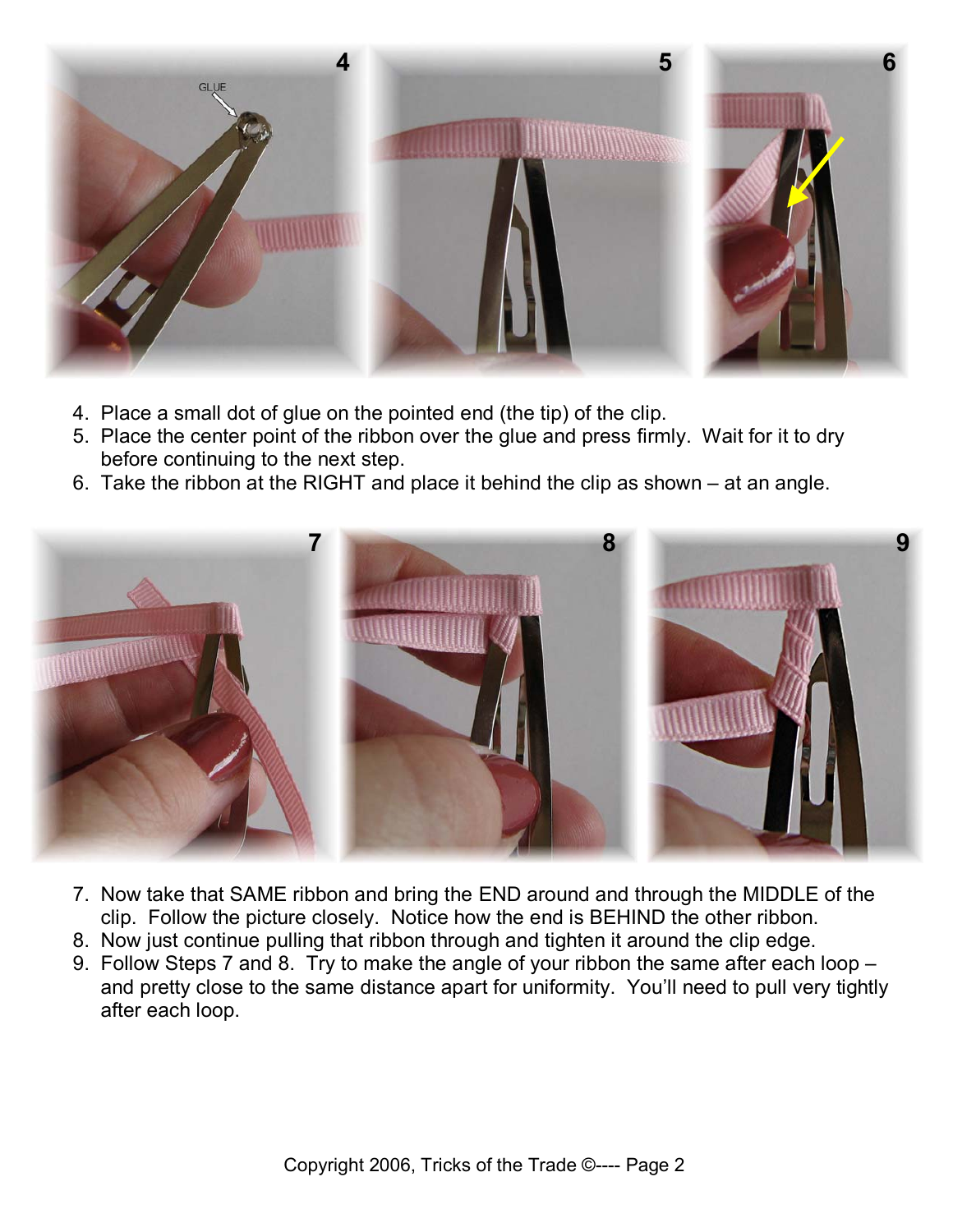

- 10. Continue looping the ribbon around until you get to the BIG END (the Back) of the clip.
- 11. Now place a bead of glue AT AN ANGLE across the back of the clip as shown.
- 12. Take the end of the ribbon across the bead of glue and press firmly. If you are using hot glue, it will dry fairly quickly.



- 13. Now go back to the TIP of the clip and follow the same steps as in Steps 6 and 7 with the other side.
- 14. Start wrapping the ribbon around the RIGHT edge of the Clip. Remember to pull tightly after each loop.
- 15. Continue until you get to the BIG END of the barrette. Place a bead of glue at an angle across the back of the barrette as shown.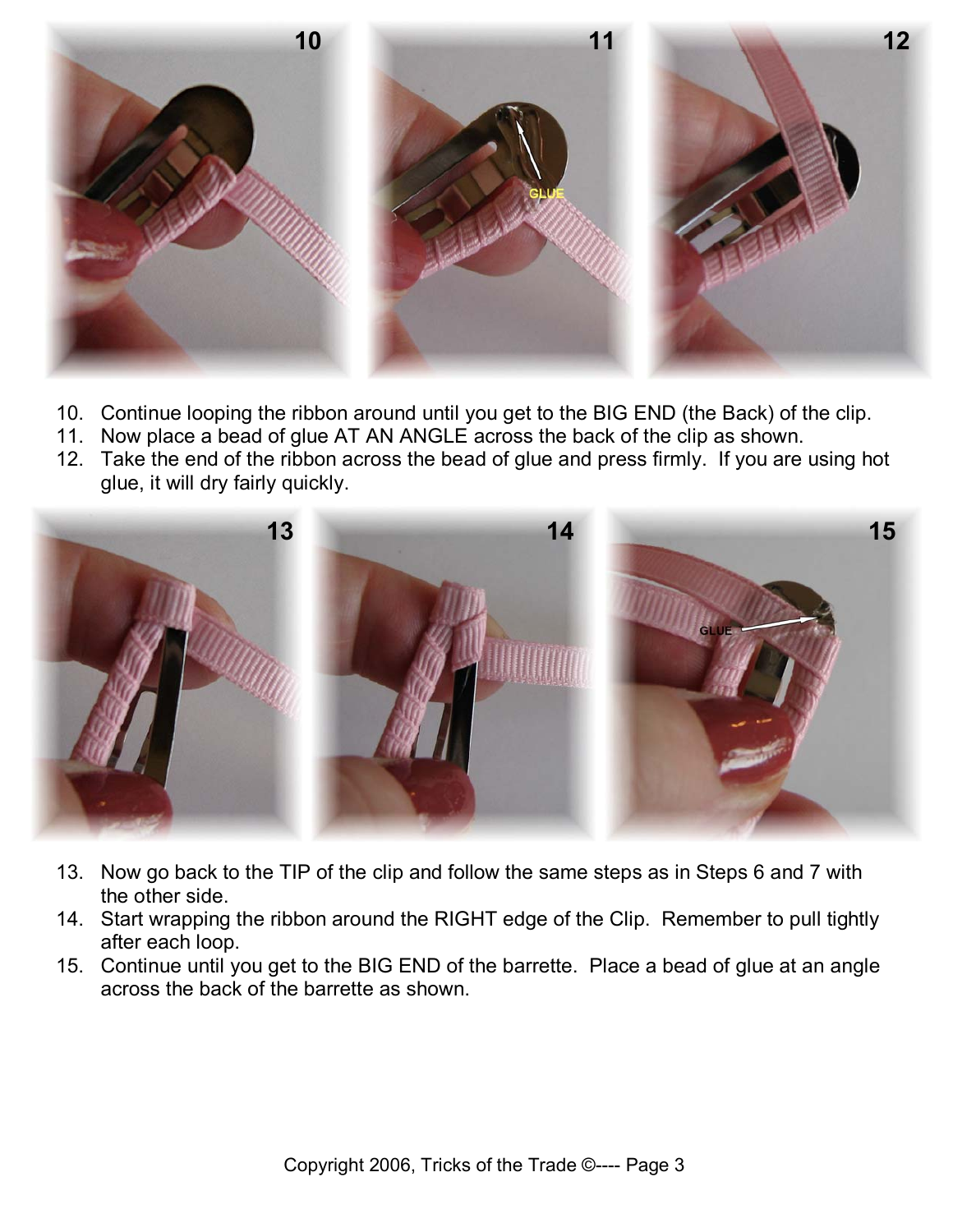

- 16. Take the end of the ribbon across the bead of glue and press firmly. Notice how the two ends have formed an X.
- 17. With the clip facing towards you as shown, take the ribbon at the LEFT and feed the end through the middle of the clip.
- 18. Pull the end all the way through and tighten.



- 19. Now take that SAME end and fold it UP over the top.
- 20. Turn the Snap Clip over to the back.
- 21. Place a bead of glue at the back of the clip as shown.

Continued on next page……